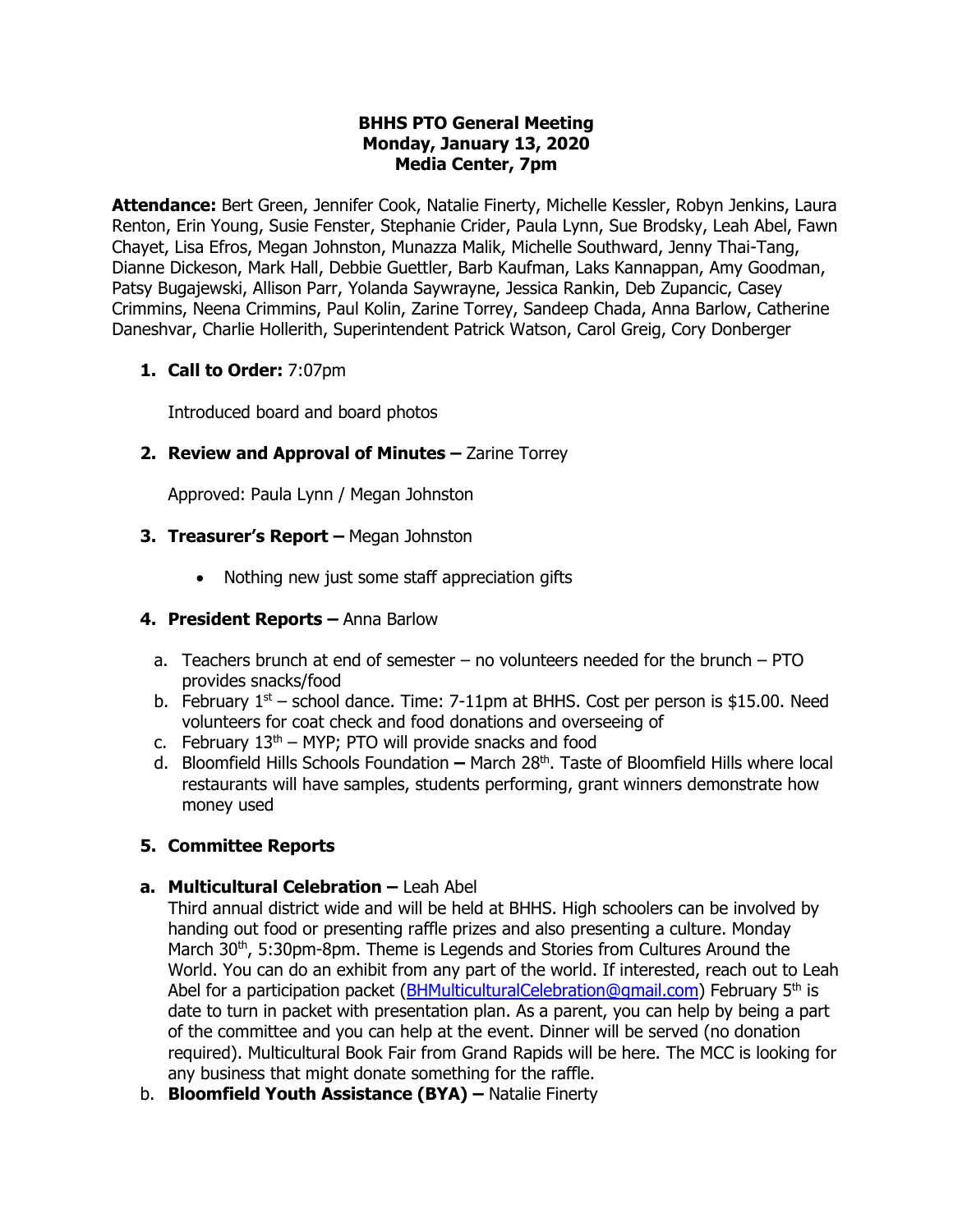Congratulations to Leah Abel for receiving the BYA volunteer recognition award. Nomination forms for students (middle and high school) in our core community that go above and beyond for our community will coming out soon. Date of ceremony is April  $27<sup>th</sup>$  at BHHS. If you are wanting to be involved come January 15<sup>th</sup> at 4pm – 4:30pm to the BYA meeting at 4174 Dublin, Bloomfield Hills (Adjacent to underclassman parking lot). You can meet the board members and learn about volunteer opportunities.

# c. **Sports and Clubs Update –** Paul Kolin

Wrestling team – freshman and sophomores won a 28 team tournament Boys Hockey  $-$  is  $7/2/1$  and over the weekend won by a combined score of 18-3 Girls Hockey – won last two games by a combined 7-1 and are on a 3 game winning streak

Model UN – 4 of our students took best delegate (no team awards) at Detroit Metro tournament

DECA – had over 40 students qualify for states

Girls Gymnastics – won Groves Invitational, came in  $2^{nd}$  at Fraser Invitational and first at Walled Lake. The team is in the top 5 in the State

Ski team – boys won last invitational, the girls came in  $5<sup>th</sup>$  place

Boys Basketball – ended 2019 4-1. Top 10 in the North

Girls Basketball – beat Pontiac 57-9

Figure Skating  $-2<sup>nd</sup>$  place going into final district meet as top 2 qualify for States Boys Swim and Dive – beat Oxford and are undefeated

Bowling – started season with many strikes and spares

Robotics – recognized for mentoring one of the middle school teams that almost qualified for States

Choir – performed at the DSO over the holidays, Greenfield Village and at Governor Whitmer's holiday party

College concert by our music department along with the art displays Poms – all performed at holiday spectacular

Thespian – 4 students qualified for over a million dollars of scholarships

# d. **Global Education Team (GET) –** Anna Barlow.

December we had some of the global leaders host 60 middle school students for a workshop to find ways to create a more inclusive community. New high school training on 2/13. Contact Melanie Brooks if interested. Dismantling Racism is having a 2 day workshop. One in February and one in April. If interested contact Margaret Schultz – mshultz@bloomfield.org

# e. **Social Media Update –** Paula Lynn

PTO Facebook please join; good place to get information. 2/13 we are raffling parking pass for sophomores; it's the fundraiser for class of 2020. Next week is finals. Times are 7:30 – 10:45am – check the Facebook page or school website for what class periods are on what day

## f. **Parent Advisory Committee (PAC) Special Education –** Parent Social changed to Mex from Franklin Grill on Telegraph January 15th

# **6. IB Overview –** Allison Parr

Good prep for college, money available for college is great. Jessica Lupone is heading it up.  $2/13$  MYP is having a meeting to learn more 6:45-7:30 for  $10<sup>th</sup>$  graders, 6-6:45pm for 9<sup>th</sup> graders at BHHS. Questions reach out to [Jlupone@bloomfield.org.](mailto:Jlupone@bloomfield.org)